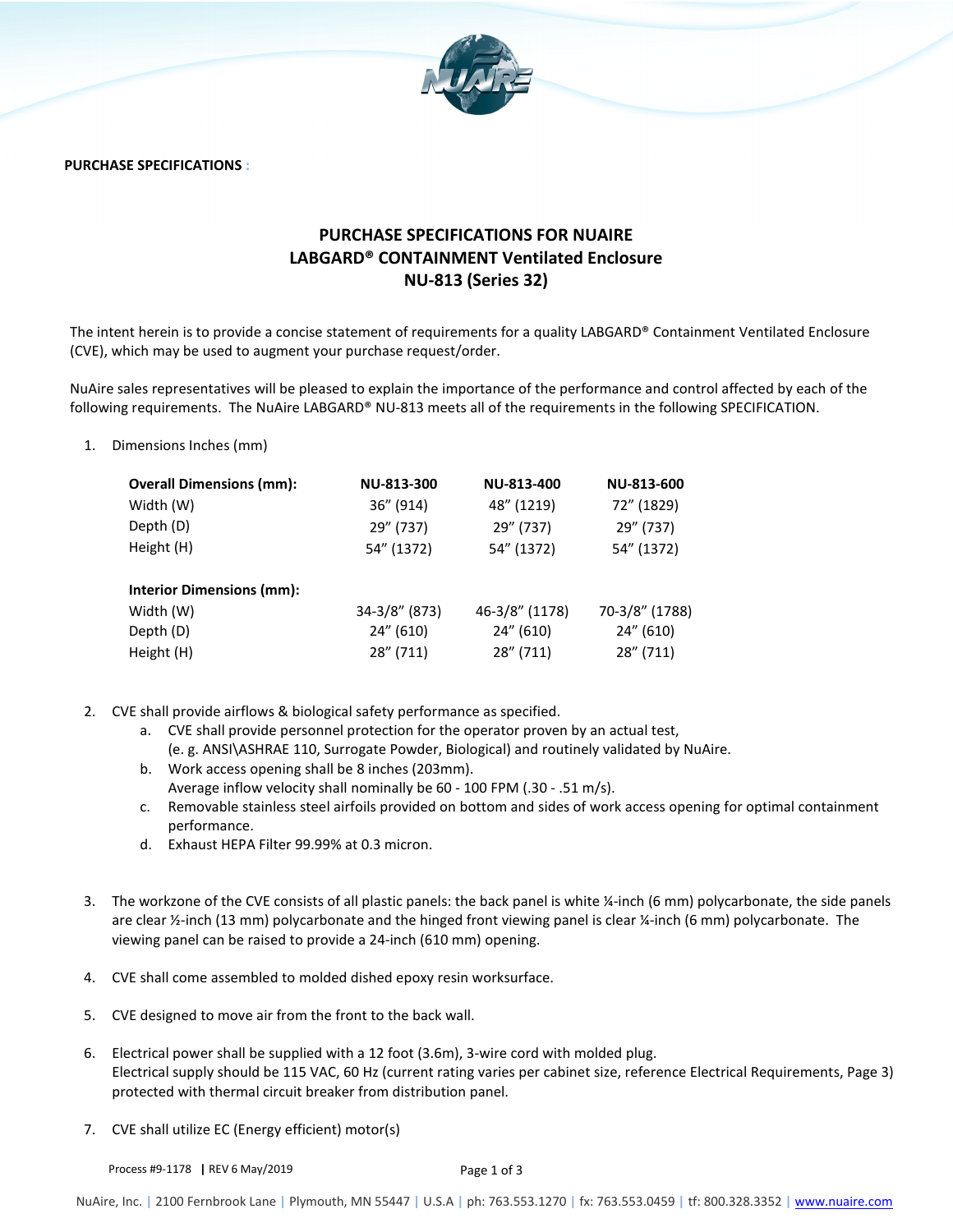

## **PURCHASE SPECIFICATIONS :**

- 8. CVE shall come equipped with PresurFlow™ Pressure Monitor for constant monitoring of airflow.
- 9. CVE shall contain Aeromax™ control system consisting of electronic modules that will perform the following functions.
	- Easy user interface via LED and function keys.
	- Control blower via solid state switch.
	- Control lights via solid state switch.
	- Hinged window alarm
	- Disable audible alarm switch with ring back function.
	- Control blower DC EC Impeller with solid-state DC motor controller that provides automatic compensation for line voltage variances.
	- Monitor and display airflow system performance via PresurFlow™ Pressure monitor.
- 10. The CVE shall be easily transportable through a standard 36 inch (914mm) wide door without disassembly.
- 11. Sound level shall be no more than 62 dbA measured 15 inches (381mm) above the work tray and 12 inches (305mm) in front of viewing window.
- 12. Fluorescent lighting shall be externally mounted and provide 50 (538) to 150 (1600) foot-candles (LUX) on work surface. The ballast is to be electronic containing thermal protection with automatic reset.
- 13. CVE shall have a "bag in bag out" system for filter removal and replacement.
- 14. EC Impeller shall be mounted on the clean side of the HEPA filter for ease of service.
- 15. CVE shall be easily converted to a freestanding console model with the addition of the telescoping base Stand.
- 16. The following optional equipment shall be available to support installation and user requirements:
	- a. Service Valves
	- b. Telescoping basestand (30" 36" worksurface)
	- c. Telescoping basestand (extended height, 36" 42")
	- d. Purafil Filter (in place of HEPA)
	- e. Charcoal Filter (in place of HEPA)
	- f. LED lighting
	- g. Dual Exhaust HEPA Filters 99.99% at 0.3 micron
	- h. Canopy Transition
	- i. SST shelf